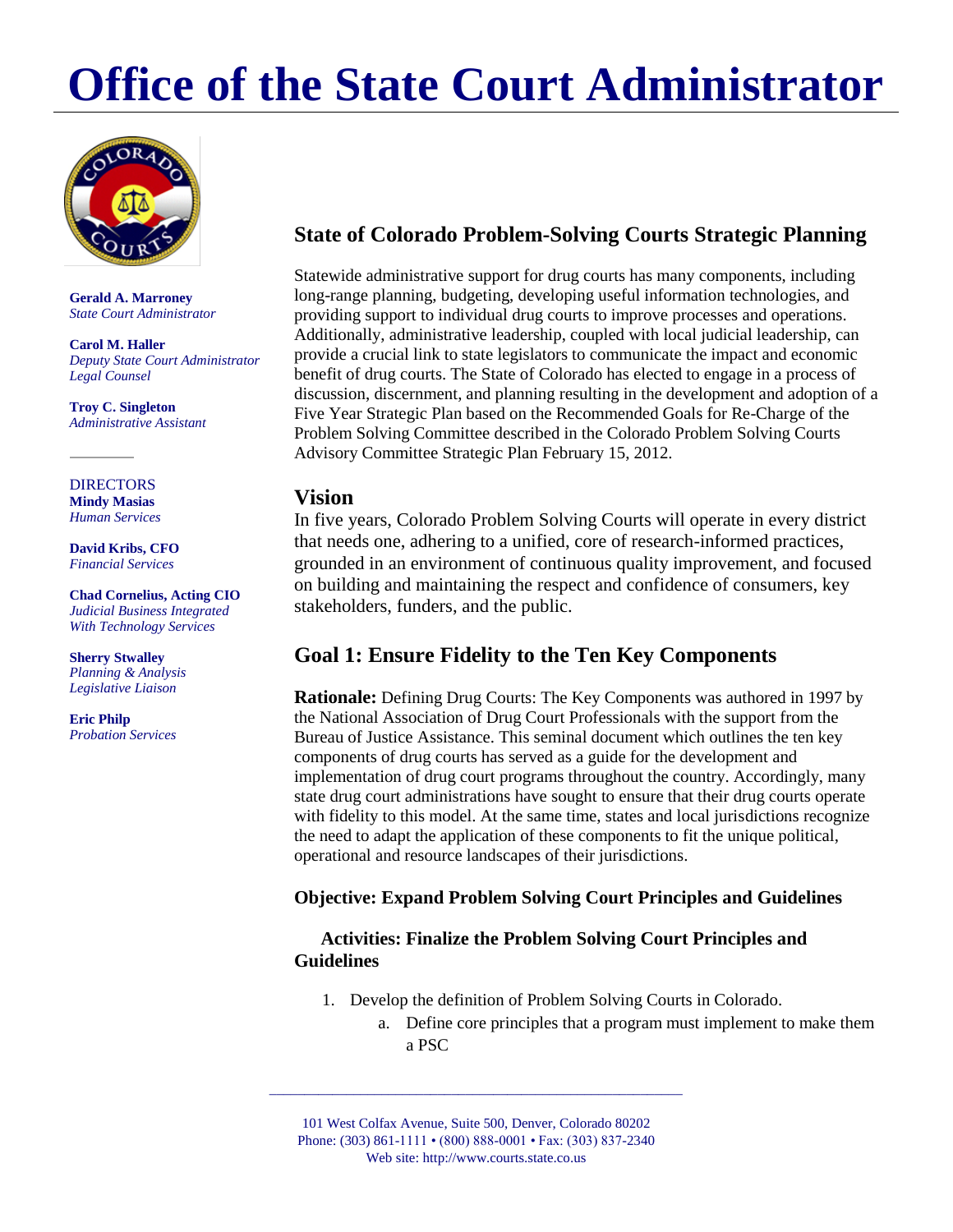- 2. Determine role of SCAO in planning and implementing new courts in guidelines
- 3. Finalize team roles and responsibilities
- 4. Expand guidelines to include other problem solving courts beyond adult criminal drug court.
	- a. Explore sub- committees addressing specific issues of other identified PSC's. Topic at a PSC Committee meeting should be to expand membership on Advisory Committee for specialist in FDC, Mental Health, DUI etc.

#### **Objective: Create a Fidelity Strategy for Colorado Problem Solving Courts**

#### **Activities: Implement the Fidelity Strategy for Colorado Problem Solving Courts.**

- 1. Develop a fidelity strategy
	- a. Self-Assessment- Courts to engage in fidelity review using self assessment with a research based tool, facilitated review of online resources and action planning by district
		- i. Select several self-assessment tools
		- ii. Pilot tools in select courts to determine which are the simplest and best fit for COPSC
		- iii. Develop or select self-assessment tool with support from NPC Research and CCI technical assistance
		- iv. Educate local court teams on assessment and focus on local facilitators/barriers
	- b. Peer Review-Begin to think through how a peer review model could be implemented
		- i. Use model established in other states as
		- ii. Seek funding to develop Colorado specific peer review model and training
- 2. Review statewide evaluation and prioritize recommendations
	- a. Continue to emphasize the importance of key components and appropriate target populations
	- b. Determine advisory committee response to evaluation outcomes
	- c. Develop an Action Planning tool for local court use
		- i. Request local Annual Action Plans and help courts to operationalize these plans
		- ii. COPSC office will ask Coordinators to bring, share, and problem solve around the team Action Plan
	- d. Develop a CQI (Continuous Quality Improvement) protocol tied to evaluation

#### **Objective: Provide Training and Technical Assistance for Colorado Problem Solving Courts**

#### **Activities: Develop a state-wide continuing education plan/curriculum for problem solving courts.**

- 1. Determine training needs
	- a. Develop training standards and resources
		- i. For new team members
			- 1. Standards for mentoring new team members
		- ii. For "enhancement" curriculum
		- iii. Develop role specific curricula
		- iv. For "emerging issues"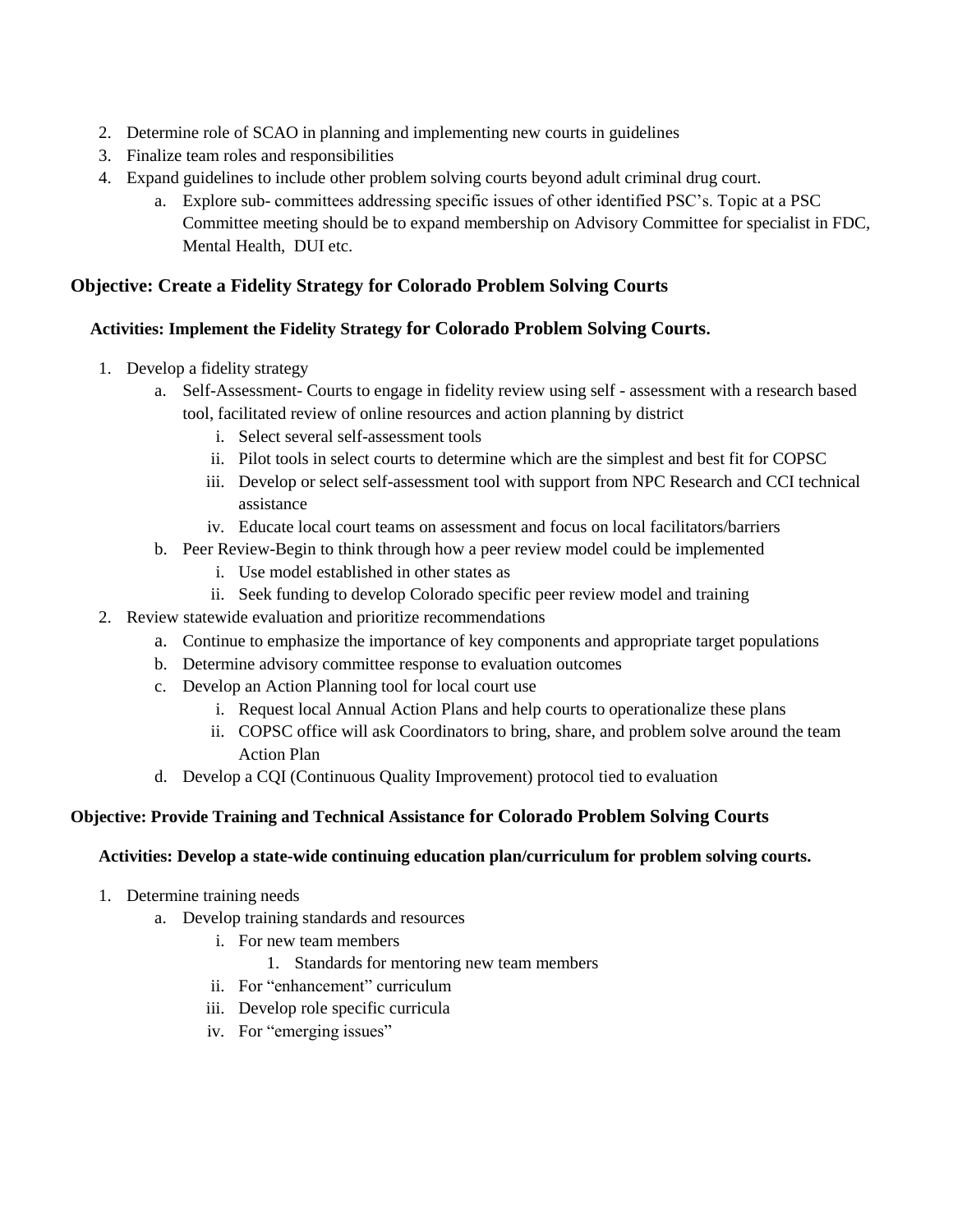- v. Training on common "problems/issues" in PSCs trauma informed care, traumatic brain injury, medication assisted therapies
- 2. Integrate PSC "basics" into the core training provided to: DAs, PDs, Probation, Court Administrators.
	- a. Develop basic message about problem solving courts: Statewide status of PSCs, philosophy and the research base behind them as well as underlying message of support for programs that follow EBPs.
- 3. Develop a model for training stakeholders for involvement in COPSCs
	- a. Develop toolkit for local communities
	- b. Enhance website to include statewide information on COPSCs and PSC basics

#### **Objective: Create a Planning Initiative for new for Colorado Problem Solving Courts.**

#### **Activities: Create a planning process for new sites.**

- 1. Develop resources to support new PSCs
	- a. Create best practice planning protocol advisory to courts in exploration/planning phase
	- b. Develop training program focusing on teams in exploration/planning phase (steal from NDCI)
	- c. Develop capacity for TA as follow-up to Training experience
	- d. Seek funding state or grant to expand capacity of PSC expertise and availability
- 2. Improve information related to how to start a PSC
	- a. Improve the website to better meet needs of teams in exploratory and planning phase
	- b. Develop a tool that local courts can use when contemplating implementing a PSC needs data, resources, stakeholders
	- **c.** Develop communication protocol for when you want to start a PSC

#### **Objective: Implement Evidence Based Practices in Colorado Problem Solving Courts**

#### **Activities: Identify and implement evidence-based, promising and best practices**

- 1. Promote evidence-based, promising and best practices for PSCs
	- a. Continuing Education on Implementing EBP's
	- b. Communication through Quarterly newsletters articles on EBP
	- c. Ensure Systems accountability through a "basic" level of understanding/cross-training about implementing EBPs to be able to ask the right questions.
- 2. Ensure PSCs are using evidenced based treatment models
	- a. Provide education on evidenced based treatment models to PSC
	- b. Develop strategy to assist PSC in choosing evidenced based treatment programs
	- c. Support treatment providers move to EBP for PSC population
- 3. Identify EBP, "Best Practices," and "Promising Practices"
	- a. Look for DU interns in Law and Social Work who can routinely do literature searches and send out summaries plus research articles to the courts
	- b. Establish a COPSC Advisory Committee Fidelity Subcommittee to address identification and implementation of evidence based practices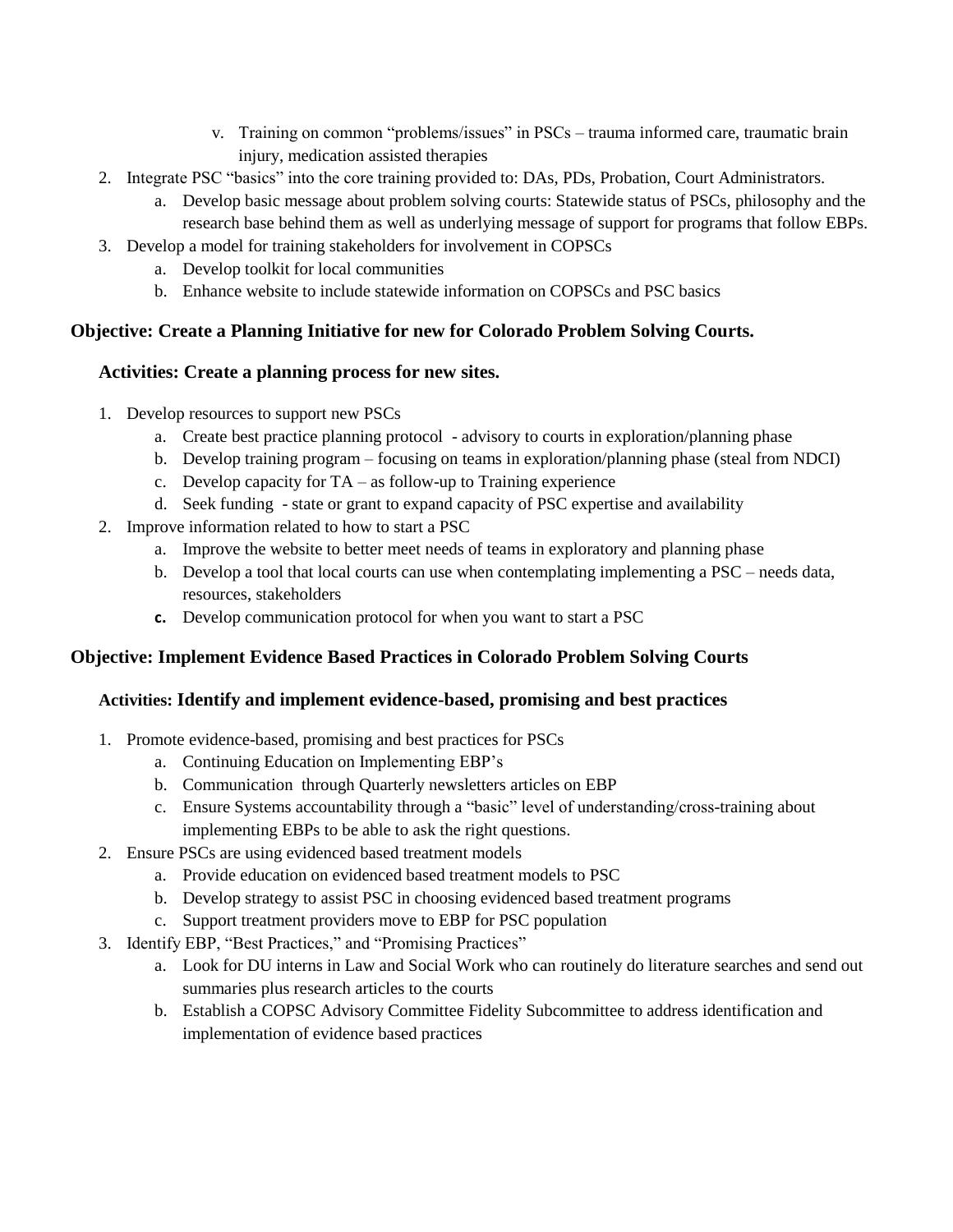i. Issues to be considered – legal practice, assessment/screening, evidence-based sentencing, treatment, treatment court practices

#### **Objective: Proactively address capacity building strategies**

#### **Activities: Proactively address capacity building strategies**

- 1. Leverage Procedural Fairness initiative to address capacity building in COPSC
	- a. Chief Judge is prioritizing strategies across the system to increase procedural fairness
- 2. Develop a screening and triage tool to sort offenders into court services/responses
	- a. Integrate probation tool being developed to determine risk and needs of all incoming offenders
	- b. Build judicial training on evidence-based sentencing
	- c. Integrate case flow management to differentiate cases and send to appropriate venue.
- 3. Address the issue of systems capacity
	- a. Courtroom capacity (courtroom space/time, judge, clerk, deputy)
	- b. Probation capacity

.

c. Being directive about target population – high-risk/high-need

## **Goal 2: Develop a Staffing Model for Colorado Problem-Solving Courts**

**Rationale:** State administrative structures for drug courts typically feature a high level judicial administrator, a state wide coordinator, regional managers and local program coordinators. A locally placed liaison between the problem solving courts and the central administration can help ensure two way communication between local and central staff and enhance the response of central office staff to local issues.

#### **Objective: Develop a Staffing Model for Colorado Problem-Solving Courts**

Develop a staffing model for treatment courts that reflects the needs of the Trial Court, Probation, District/County Attorneys, Public Defenders (Defense Bar) and treatment organizations to effectively operate these specific dockets within the Key Component guidelines.

#### **Activities: Develop a Staffing Model for Colorado Problem-Solving Courts**

- 1. Assist in the development of staffing models for each team role, prioritizing district attorney and public defender
	- a. Develop a survey that includes current staffing patterns, time commitment to PSC activities, and desired level of participation
	- b. Determine which roles on team are willing to participate
	- c. Develop a report from survey to submit to PSC Committee
	- d. Meet/discuss implications and messaging with external agencies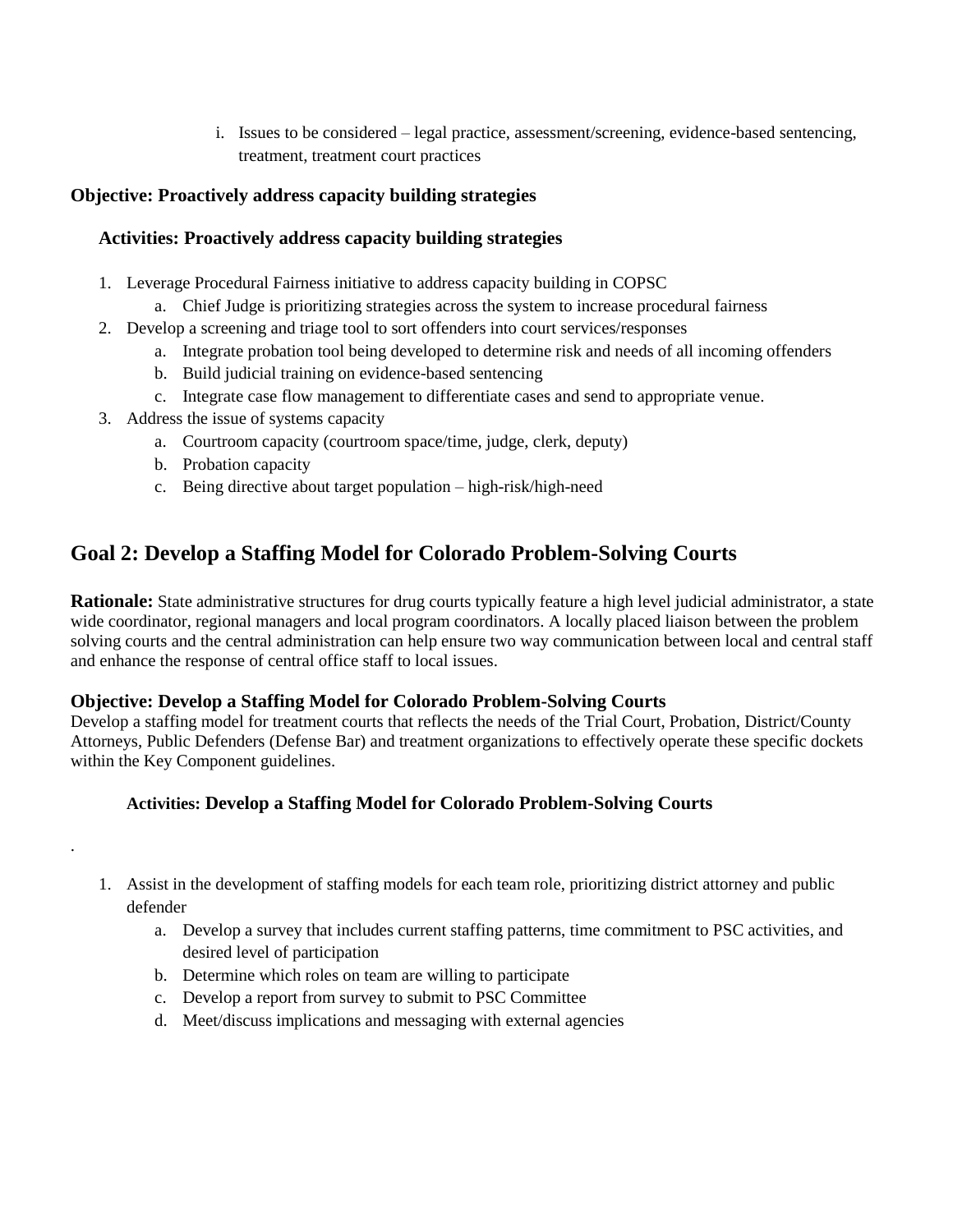- 2. Develop a time computation model for all team members
	- a. Determine existing resources or models for time computation
	- b. Seek funding and TA from outside organizations that specialize in time computation models

## **Goal 3: Develop a Funding Model for Colorado Problem-Solving Courts**

**Rationale:** Drug court sustainability relies upon developing strategies to continue and enhance operations, including support for staff, drug testing, supervision, treatment and supportive services. State administrative structures can serve as a crucial link to the state legislature to secure support for drug court operations; provide support for applications for grant funding; and assist in maximizing drug courts' access to resources controlled by other stakeholders.

#### **Objective: Develop a Funding Model for Colorado Problem-Solving Courts**

Develop a funding model reflective of an approved staffing model and all other expenses associated with the operations of problem solving courts.

#### **Activities: Develop a Funding Model for Colorado Problem-Solving Courts**

- 1. Work with other state-level stakeholders to develop funding model for CO PSCs
- 2. Develop a coordinated budget request with state-level stakeholders
- 3. Support prioritizing problem solving courts for substance abuse and mental health treatment funding.
	- a. Work with Interagency Committee Correctional Treatment Fund board to define evidenced base, best practices and promising practices for problem solving courts
	- b. Determine how and if treatment funding could be tied to performance
- 4. Ensure that Problem Solving Courts have necessary resources to include personnel, treatment, drug testing and other programmatic resources to reach high risk, high need, eligible offenders.
- 5. Create a subcommittee to explore alternative models and funding for PSCs

## **Goal 4: Evaluation and Cost-Benefit Analysis for Colorado Problem-Solving Courts**

**Rationale:** Research and evaluation can include ongoing monitoring of basic court volume, participant demographics, and program retention rates; as well as rigorous independent evaluations that compare the performance of drug court participants to a comparison group, composed of similarly situated individuals who did not participate in drug court. Research activities can assist policymakers and practitioners in understanding the impact of their programs; sub-populations for which drug courts are particularly suited; and areas for improvement.

#### **Objective: Expand the Capacity of the Colorado Problem Solving Court Management Information Systems**

#### **Activities: Expand the Capacity of the Problem Solving Court Management Information Systems**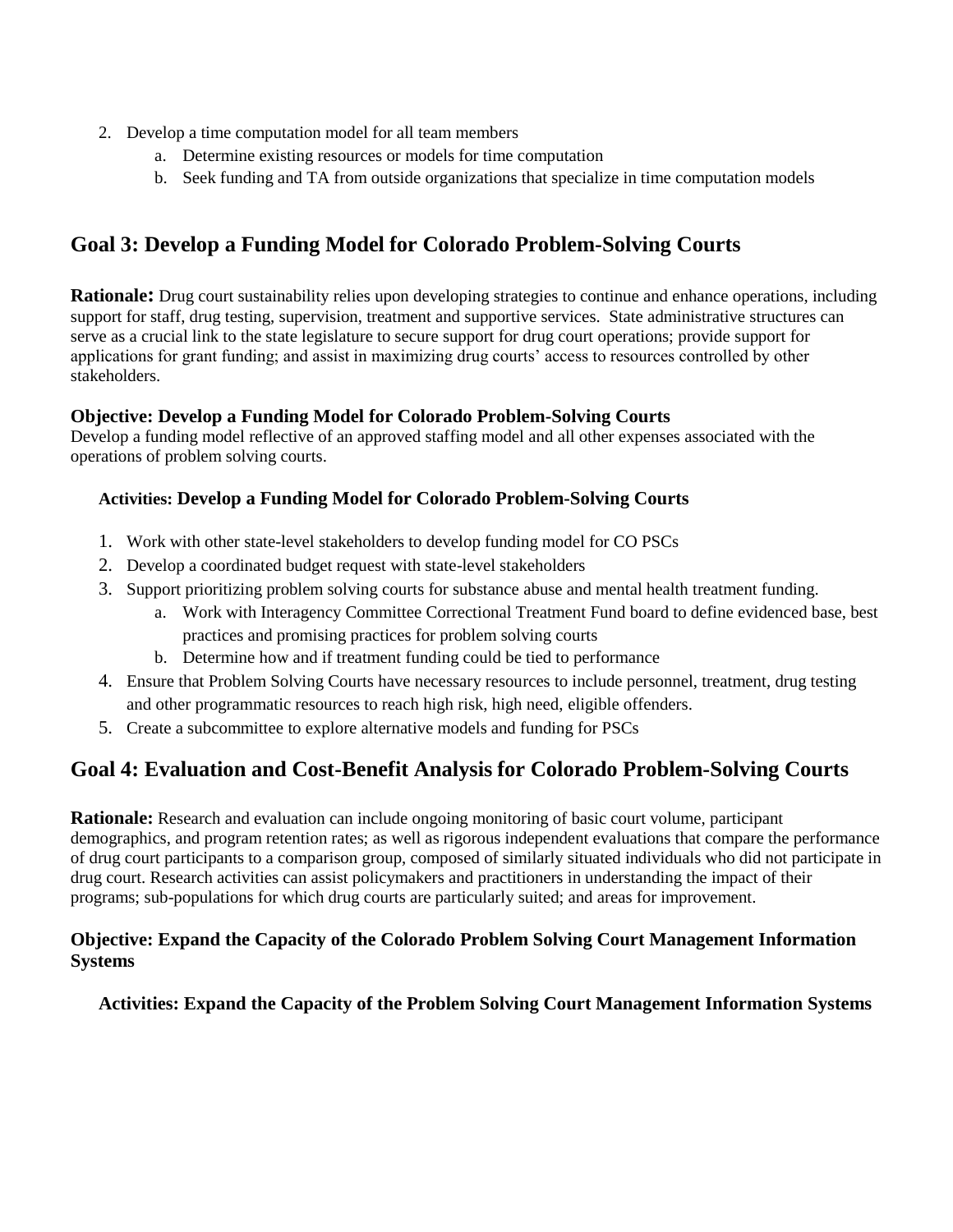- 1. Develop case management tools and reports for problem solving courts in JPOD.
- 2. Determine data elements needed for PSC daily management, CQI, outcome, and process evaluations
	- a. Coordinators group meeting with PSC Staff to develop data elements and reports.
	- b. Test module, provide feedback, bug fixes
- 3. Upgrade JPod to meet COPSC needs
	- a. Analyze JPod system for fit
	- b. Continue meeting (virtually) to look at including case management module in J/Pod
	- c. Meet to develop a proposal and schedule for module development and roll-out
	- d. Build, test, roll-out module within JPOD, continue to build a process to effectively manage data to evaluate problem solving courts at the local and state level.
- 4. Assist with identifying the data elements necessary to create a cost-benefit evaluation model.

#### **Objective: Develop a Continuous Quality Improvement Protocol**

#### **Activities: Develop a Continuous Quality Improvement Protocol**

- 1. Develop a state-level strategy to review, manage, and improve data and outcomes
	- a. Review SCOT and Action Planning examples
	- b. Develop a COPSC SCOT and Action Planning process
	- c. Share proposal with Advisory Committee
	- d. Share proposal with Coordinators group
	- e. Pilot with urban, rural, ADTC, DWI, VATC
- 2. Develop an individual court strategy to review, manage, and improve data and outcomes
	- a. Develop a proposed data set for evaluation. Consider including only individual court data or individual data and statewide data for comparison.
	- b. Test data analysis with urban, rural, ADTC, DWI, VATC
	- c. Provide coordinators with systems training– how to do it, why to do it, provide a way for them to receive on-going support to utilize the system
- 3. Supervision is at the local level, so need to train judges and district administrators
- 4. Prioritize how to utilize the process and outcome evaluation to improve practice and outcomes
	- a. Encourage each court to develop an annual action plan, and share that plan with COSCAO to develop a baseline for court practice.
	- b. Determine how to best utilize action plans for measurement of reaching goals and program accountability

## **Goal 5: Engage and expand partnerships for state and local planning**

**Rationale:** The Key Components of Drug Courts indicate that "forging partnerships among drug courts, public agencies, and community-based organizations generates local support and enhances drug court program effectiveness". Strong partnerships between the drug court, community organizations and government agencies facilitate efficient use of each entity's resources and personnel.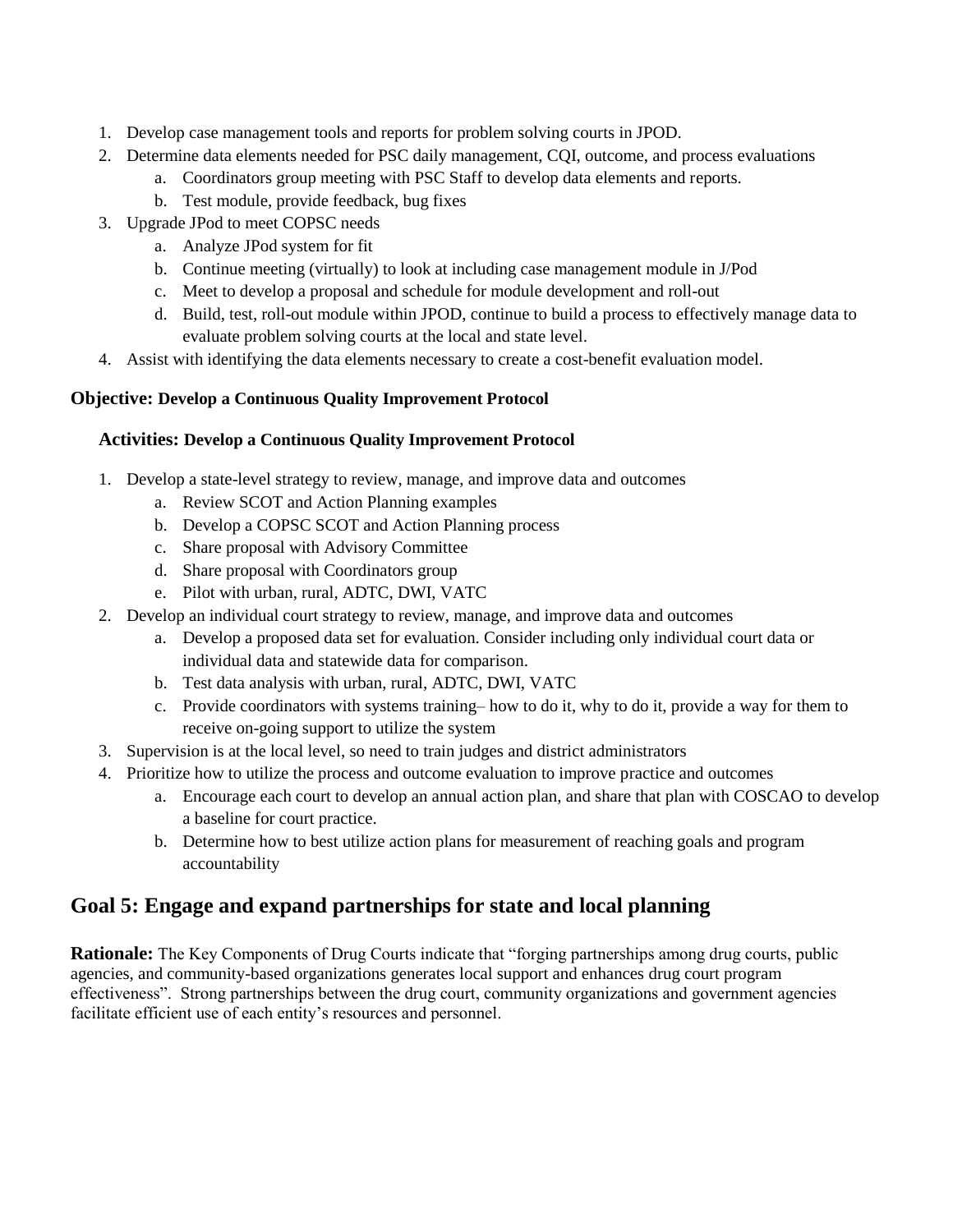### **Objective: Develop a Means of Engaging Stakeholder Support**

#### **Activities: Develop a Means of Engaging Stakeholder Support**

- 1. Identify and engage other stakeholders to be engaged in Strategic Planning
- 2. Identify and engage other stakeholders to be engaged in COPSC Advisory Committee.
	- a. Include a mental health expert (especially trauma and developmental treatment, TBI, learning disabilities)?
	- b. Include Colorado Coalition for the Homeless; other "boundary spanning" groups? Public health, housing, others?
- 3. Develop recommendations for local PSC stakeholder engagement
	- a. Local courts should ensure all core stakeholder groups are represented and then consider other "recovery-oriented systems of care" stakeholders
- 4. Develop a model for training stakeholders for involvement in COPSCs
- 5. Develop outreach and communication strategies to support COPSCs.
	- a. Create a resource page on Judicial Net that outlines successful program elements.
	- b. Create a media strategy kit that local courts can use to educate their key stakeholders and community at large
	- c. Help local courts use their data to tell their story

#### **Objectives: Expand Advisory Committee Subcommittees**

#### **Activities: Refine and assign activities for PSC Advisory Committee Subcommittees**

- 1. Training Subcommittee
	- a. Develop statewide education plan for CO PSCs
	- b. Access and implement evidence-based, promising, and best practices ensure training resources to support practices
	- c. Proactively address capacity building issues ensure training resources to support strategies
- 2. Funding Subcommittee
	- a. Develop a PSC planning process
	- b. Access and implement evidence-based, promising, and best practices ensure funding resources to support strategies
	- c. Develop a staffing model
	- d. Develop a funding model
	- e. Engage and expand partnerships for state and local planning
- 3. Fidelity Subcommittee
	- a. Finalize Problem Solving Court Guidelines
	- b. Create a fidelity strategy
	- c. Identify (Access) and implement evidence-based, promising, and best practices
	- d. Proactively address capacity building issues develop tools and policies to support strategies
	- e. Develop a CQI protocol